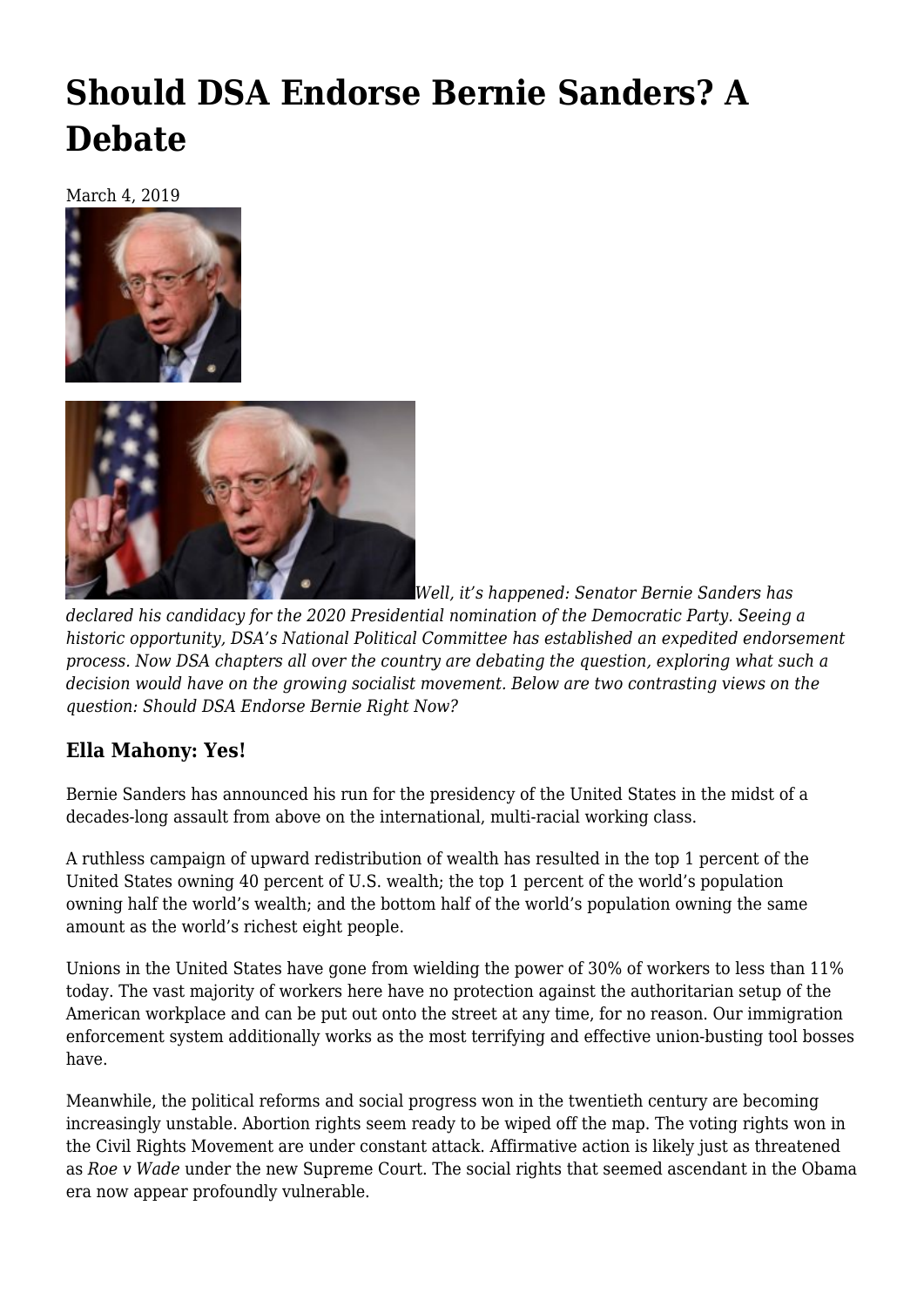At the same time, the vehicles for the working class to arrest these setbacks and get back on the offensive have almost completely broken down.

The mass parties that emerged in the twentieth century and collectively engaged hundreds of millions of people to fight to better their conditions, have all but collapsed. Some, like PASOK in Greece or the French Socialist Party, have been completely wiped off the electoral map after betraying their programs and imposing austerity on their own base.

Others, like the Workers Party in Brazil, are still fighting but have been deeply weakened. And the flash of revival we saw in the Middle East with the Arab Spring has been thoroughly, violently, and [autocratically repressed](https://www.jacobinmag.com/2019/01/arab-spring-authoritarianism-rosa-luxemburg).

This has generated a deep crisis of representation for working people across the world. In most countries, there is no meaningful political force speaking to workers' needs, saying that their misery is not their own fault, and laying out a plan to win an alternative. There are very few forces that can credibly say, "We can protect your reproductive rights. We can protect LGBTQ rights. We can protect your civil rights."

And this is the context in which the far Right is winning, both by breaking through into popular sectors by being the only ones talking about people's pain and not blaming it on them, and because a large number of people have given up on change and their abstention allows the Right's relatively minoritarian coalitions to have a disproportionate impact.

In addition, the Right uses the power it has accumulated in the state, such as the Supreme Court, the military, and enforcement apparatuses to ram through their proposals.

In the United States, the problem is compounded because we've never had a mass workers' or socialist party. People here have very few reference points for what political representation of working-class people really means.

That said, we are at the beginning of a process that might reverse this deep defeat. And the Sanders campaign will be a key vehicle for socialists to further that process.

The ideological stranglehold of neoliberalism has been broken. The financial crisis and the movements it catalyzed destroyed the idea that capitalism and the rapid growth of profits at the top could generate any gains for ordinary people. And these movements created a new consensus about who was hurt by the status quo—the 99%—and who benefits—the 1%.

But there was still a profound malaise in the country because even though people were convinced that the status quo was wrong, they couldn't perceive a viable alternative or a path to reach it.

What constituted the organized Left was forever on the defensive, mobilizing in silos against the worst excesses of the ruling class, such as the Iraq War or the post-recession bank bailouts. Sometimes we won; more often, we lost. More significantly, we couldn't get on the offensive in a way that allowed us to change the rules of the game instead of just reacting to individual attacks.

That's why Bernie Sanders's campaign in 2016 was so important. It offered a positive program, one ambitious enough that people could actually get excited about it. He offered a blueprint for a different United States.

And in so doing, helped reverse-engineer working-class aspirations from within a howling vacuum of union disorganization and movement setbacks. This is very hard to do in a country where unlivable wages, mass displacement from urban areas, and means-testing in our few public programs keep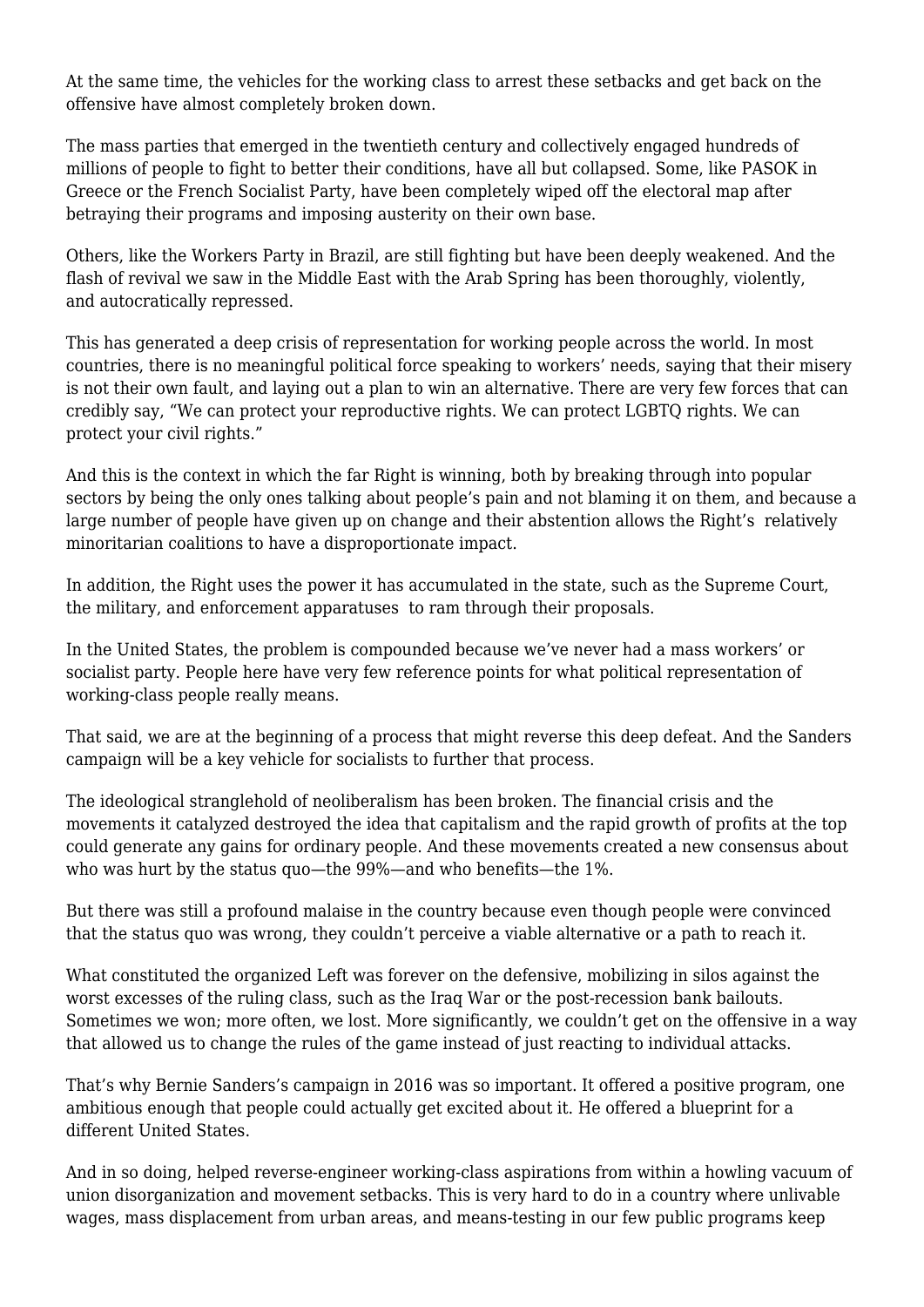many of us, particularly the poor, from staying in one place to build relationships and organization and to see one another through the lens of solidarity, not resentment.

Now, the teachers' movement, thanks to a years-long effort from below to transform educators' unions, has taken advantage of those raised expectations to demonstrate what the diverse working class can do when it sets a goal and unites to achieve it. And by not just fighting for their own wages, but for nurses in every school, for the end of racist police searches of their students, for sanctuary schools, they have demonstrated that labor is not only for itself. It is not a special interest or only for older white men. They've shown that labor is for humanity.

The combination of the Sanders campaign and the teachers' strike wave has made our job as socialists so much easier. Now, we can go into our campuses or workplaces and find people willing to identify not just as union activists or as socially conscious but as democratic socialists.

Via these simple demands such as Medicare for All or the Green New Deal, we can help people to see beyond their workplace or their industry to the political sphere. We can move people to seeing themselves as political subjects: in other words, not as someone that things are done to, but as someone who can have a say in their own destiny.

It is our duty to take full advantage of this moment and run out the radicalizing processes happening in the formal political sphere, in labor, and in society as far as they can go.

Whatever the details of his program may mean to us, to the rest of the world, the Bernie Sanders campaign will be a referendum on socialist politics in the United States. It is a litmus test about whether a left program can be a viable project in this country.

If we fail, if we cannot win the 13 million Bernie votes of 2016 and go beyond them, this unique historical window will close. The name Bernie Sanders will be used like Ralph Nader's: as an invocation of why left-wing politics are fundamentally unsuited to Americans.

By participating in the Bernie movement, we can multiply our forces, meet and build relationships with people who can run as socialist candidates at every level, plug into Labor For Bernie work to overcome the separation between labor and socialists, and transform DSA into something rooted in neighborhoods and workplaces of all kinds.

Finally, the divisions it will generate between Bernie and the Democratic establishment will be very useful as a popular education tool about why the differences between the Left and the center matter.

But, of course, the challenges ahead are immense. There is a chance that Bernie Sanders [might](https://socialistforum.dsausa.org/issues/fall-2018/political-revolution-in-the-twenty-first-century/) [actually become president of the United States](https://socialistforum.dsausa.org/issues/fall-2018/political-revolution-in-the-twenty-first-century/). Wild, right?

We know how capital mobilizes when the Left gets into power. Especially if the Left makes the mistake of confusing formal power with real power.

Sanders himself posed this problem in the CBS interview where he announced his run for president. "We have a corrupt political system in which billionaires can contribute unlimited sums of money. That's the power of the top 1% and the billionaire class," he said. "So somebody could come before you and say 'Look, I wanna do A and I wanna do B' … but at the end of the day, the only way that real change takes place is when millions of people stand up, fight back."

Sanders is talking about the elite opposition that even moderate politicians encounter when they want to implement reforms. Because capitalists have so much power over our economy and politics, they can hold our system hostage until politicians do what they want.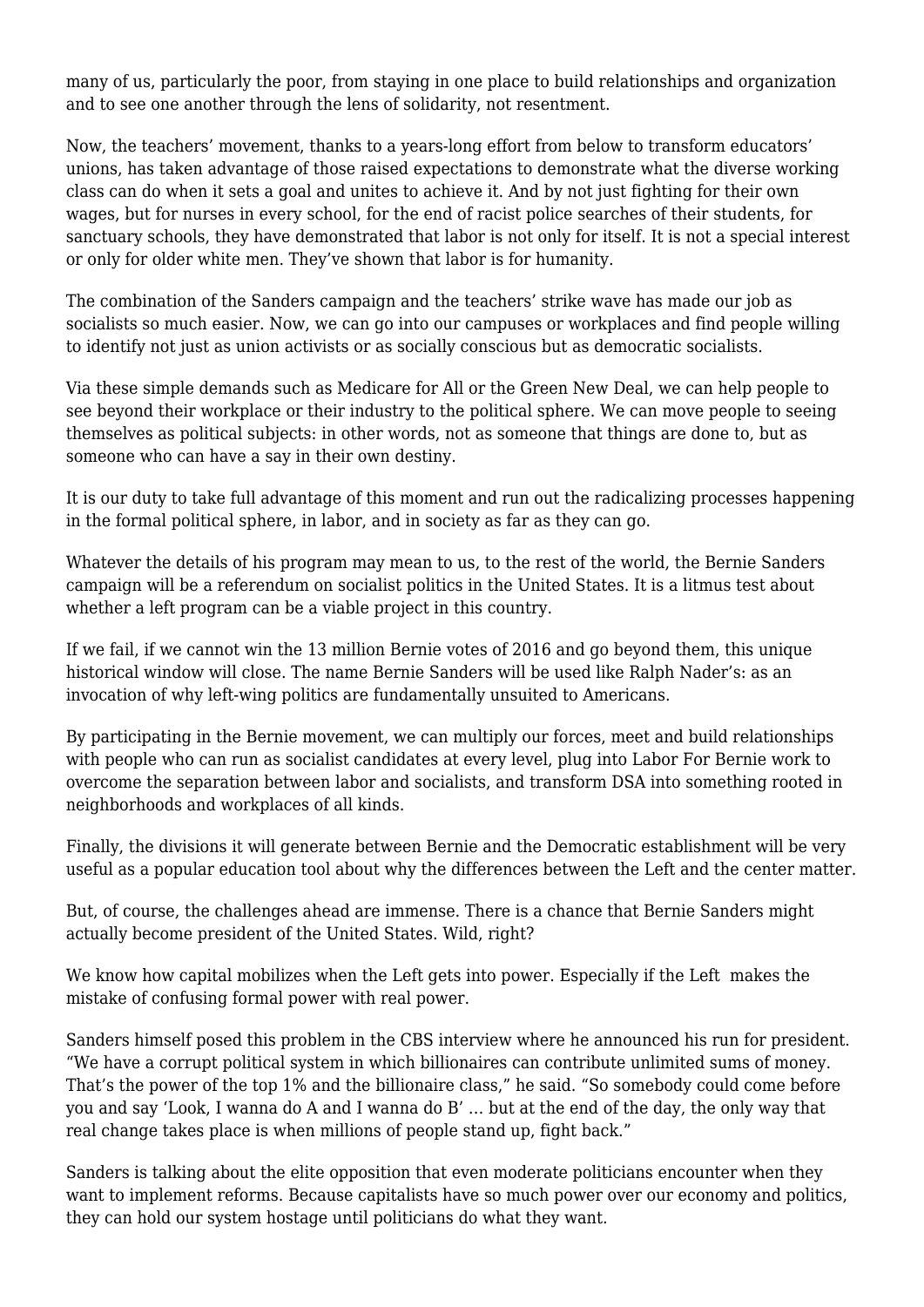One tool they have for this is the capital strike. Just as workers can strike, so can capitalists. They can take their immense investment power and put it somewhere else. If they don't want President Sanders and his allies to implement a Green New Deal, or if they simply believe that the United States is no longer a favorable investment climate because of it, they can take their money elsewhere and crash our economy in the process. Millions of people will be hurt and could blame socialists for their misery.

This is the primary reason why leftist politicians and parties have, once in office, reversed their programs or even imposed the Right's policies.

The only way we can fight back against this class warfare from above, and save our democratic socialist program, is through a movement of millions in the streets, shutting down key production points and reproductive sectors like education, and disciplining politicians who cave to the billionaires' pressure.

That might make you think that this is the wrong time for Bernie Sanders to be running at all. It doesn't feel as if we're strong enough now to weather that battle.

There are two things I would say to this. First, Bernie Sanders is the only candidate who can beat Donald Trump (or another Trump-esque) figure in 2020. Four more years of a Trump presidency might guarantee permanent defeat for the working class. A Sanders campaign is urgent in this moment.

Second, as students of Marx we know that we socialists do not get to choose the historical circumstances in which we organize. Marx wrote in 1852, "Men make their own history, but they do not make it as they please; they do not make it under self-selected circumstances, but under circumstances existing already." Already, in a shockingly short span of time, organizers have taken advantage of the political environment since 2016 to build a powerful strike wave from practically nothing.

Bernie Sanders is running for president, and he might actually win. What we can do—what we must do—is use the organizing opportunity of the Sanders campaign to reach millions of people when they are most open to politics—and socialist politics particularly! We have to convert them into committed fighters for the democratic socialist program, and make sure they don't recede into pessimism or inactivity after the presidential election is over.

We can do that through an independent DSA campaign for Bernie Sanders that focuses on converting the electoral energy of 2020 into durable social movement and labor organization.

In Bernie Sanders' [launch video](https://www.youtube.com/watch?v=ZgJagAiHimk), he features a news clip hailing a wage hike at Disney as a "victory for Bernie Sanders." A voiceover from Bernie corrects the record: "It's a victory for *all of us*." That is the attitude we must take up as well. Our "north star" is not one person. It is, instead, this historic opportunity to build the confidence and ability of the working class to collectively win its own liberation.

*Ella Mahony has been a member of DSA's National Political Committee since 2017.*

## **Dan La Botz: No**

*Sanders 2016 revived the progressive left and turned DSA into the largest socialist organization in America in seventy years. Flooded with young people angry at the Democratic Party, DSA became a radical, activist organization projecting the need for a total socialist transformation of America.*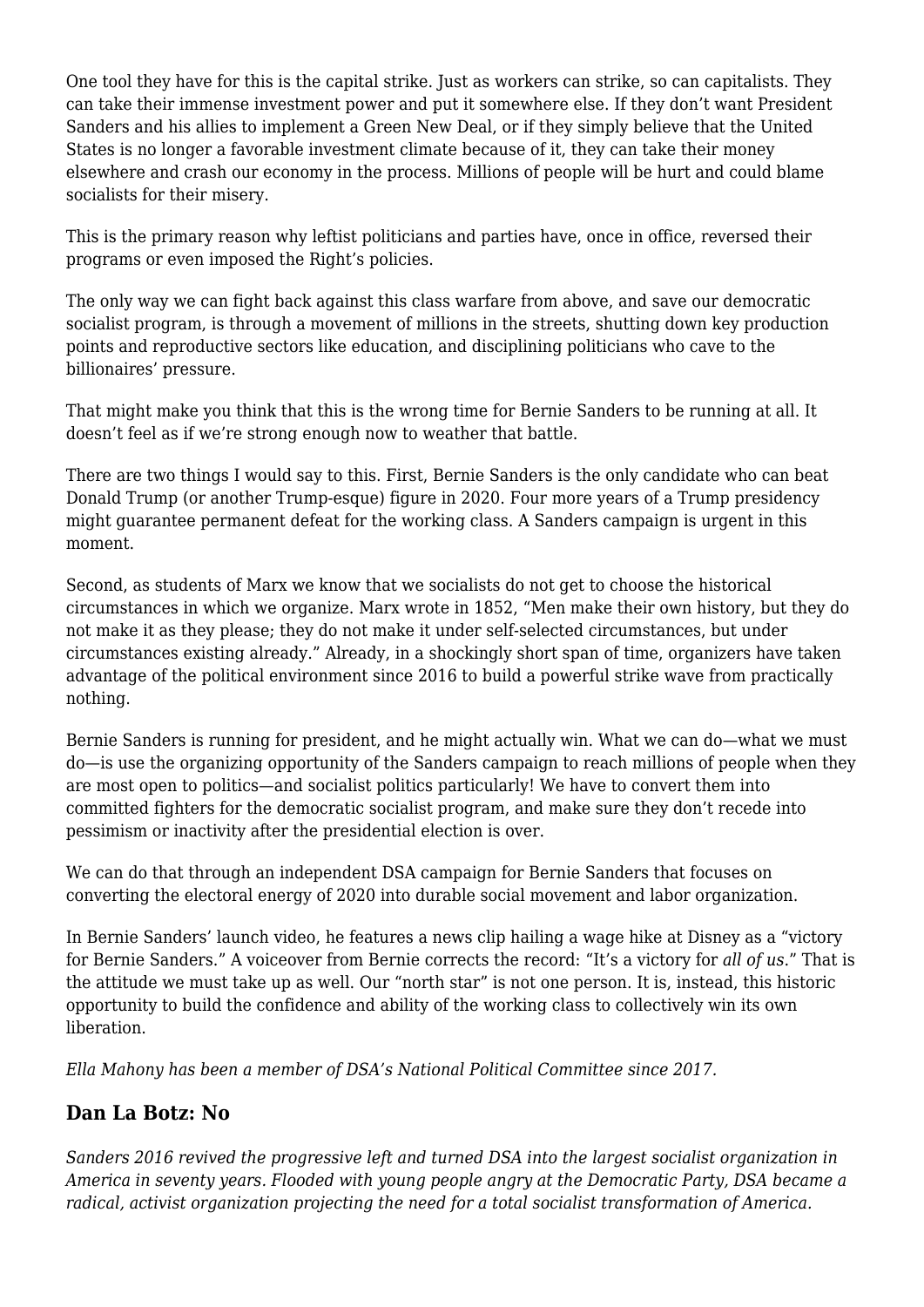*Sanders 2020 will not have the same effect. Bernie will not appear to be much different than other progressive Democrats and his campaign threatens to lead DSA deep into the Democratic Party.*

*Sanders 2020 poses the question of political subordination to a capitalist party or political independence. And, though it may not seem so at first, it poses the historic question of reform and revolution. Yes, we may recruit thousands more, but to what kind of an organization will we be recruiting them? An adjunct of the Democratic Party or an independent socialist organization rooted in the social and labor movements?*

Bernie Sanders' 2016 campaign for the Democratic Party nomination had a tremendously positive effect on American politics in general and on the Democratic Socialist of America (DSA) in particular. Disappointed by Barack Obama and disgusted by Hillary Clinton, millions rallied to Bernie's progressive platform. Many others identified not only with Bernie's program but also found his socialism attractive. Some had never voted, never supported a Democratic candidate before, other had voted or Obama and been burned. When Bernie lost the nomination, largely because of the Democratic Party's unfair practices, thousands turned in anger *from* the Democratic Party to DSA.

We should remember that what has made DSA so exciting in 2016 and up until today has in large measure been that initial *anger* at Clinton and at the Democratic National Committee. The Bernie Bump folks, the ten or twenty thousand members who joined in 2016, were really angry. Anger at the Democrats gave the new DSA its edge, breaking with the organization's long subservience to liberal Democrats.

Then, with Donald Trump's inauguration, DSA grew by another twenty thousand members or so, flooded with people afraid of what the new racist, misogynist, authoritarian president might do. Fear was countered by the hope that DSA might be able to help stop Trump, and that led to support for progressive Democrats. DSA even ran its own candidates, mostly in the Democratic Party, but often now running as open socialists.

[This is where we are now,](https://newpol.org/dsa-two-years-later-where-are-we-where-are-we-headed/) in a moment of tension between immersion in the Democratic Party and the possibility of mass social movements and independent socialist campaigns. We are divided between reformist opportunities and revolutionary aspirations. Bernie 2020 raises the question of whether or not DSA will turn back to its position of subordination to the Democratic Party or go forward to build the radical social movements and eventually an independent, working-class, socialist political party.

## **Bernie 2020 will not be like 2016.**

What attracted people to Bernie in 2016 was that he had been a political *independent.* He appeared—as did Trump on the right—as *a break* with the corrupt and corporate-controlled Republican and Democratic parties. But Sanders is no longer—if he ever was—really an independent. He has spent the last two years largely campaigning for Democrats and preparing for a 2020 campaign in the Democratic Party. Sanders is today the leading progressive *in* the Democratic Party, *not* an independent. And, as we all know, he is not really a socialist. He is a New Deal liberal.

Socialism means the democratic socialization of the banks and corporations, of industry and agriculture, of the media and culture. Historically this idea has presumed the creation of a workingclass party, the destruction of the capitalist state, and the creation of a new more democratic government, the nationalization, municipalization, or the cooperativization of the economy, the democratic elaboration of a national economic plan, and within that plan widespread community control and workers' power in the workplace. This is *not* Bernie.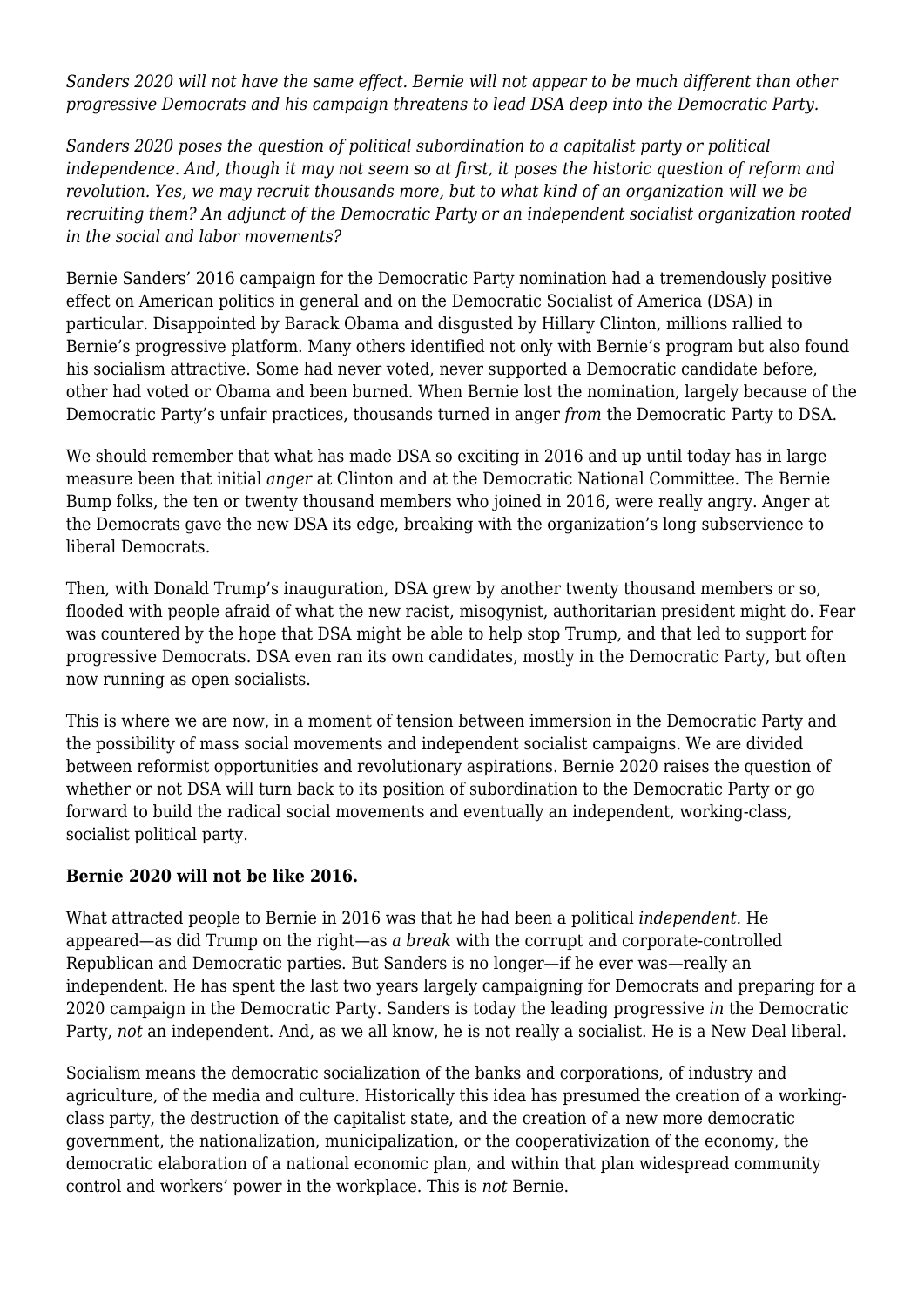Bernie has often said that he looks back to Democratic President Franklin D. [Roosevelt's "New](https://socialistforum.dsausa.org/issues/fall-2018/the-new-deal-is-not-enough/) [Deal"](https://socialistforum.dsausa.org/issues/fall-2018/the-new-deal-is-not-enough/) for his political model. In fact, FDR's New Deal of the 1930s–and more important the economic expansion of World War II—*established the social compact that saved capitalism.* Then, updated in the 1960s by Lyndon B. Johnson's "Great Society," it stabilized an increasingly crisis-ridden capitalism for another couple of decades until the Great Recession of 2008. The New Deal and Great Society, of course, were made possible by America's global economic, political, and military dominance and hegemony by imperialism. The New Deal's social Keynesianism morphed into military Keynesianism, which underlay much of American prosperity. That is the essential fact of the original New Deal.

There was also the all-important New Deal Coalition that saved the Democratic Party. The Democratic Party's role in American society—as the lesser of two evils—is to periodically reform the political and economic system just enough so that it can incorporate and absorb those who begin to turn away from capitalism. When the Great Depression led to the left-led working class upheaval of the 1930s, FRD's New Deal Coalition made concessions to labor that brought the new industrial unions, as well as the old craft unions, into the Democratic Party. And those movements died there.

FRD's New Deal Coalition provided the model for successive generations of Democratic Party leaders. In the 1960s and 1970s the African American Civil Rights Movement threatened to move in an independent direction, but Democrats John F. Kennedy and Lyndon B . Johnson succeeded in passing reforms that kept black people in the Democratic Party and brought some of them into leading positions in government and the corporations. The radical Women's Liberation movement of the 1970s similarly won significant reforms that were limited and compromised by subordination to the Democrats. The Civil Rights Movement and the Women's Liberation Movement also died in the Democratic Party.

The Great Recession of 2008 created new dissident and restive elements in our society—from Occupy Wall Street to #BlackLives Matter to #MeToo—and the question for the ruling elites became how to keep those elements from turning their social movements into new political forces, into a new political party of the left? This is not a conspiracy but it is the party's functional role. The Democratic Party offers social movements a potential way to win immediate reforms, but at the cost of strengthening the system and also becoming part of it. And, it should be noted, the Democratic Party often fails to deliver the very reforms it promised, as happened with labor law reform, immigration reform, and environmental reform from Jimmy Carter, to Clinton, to Obama.

Today Sanders and the Democrats threaten to once again corral the rising radical opposition to the system. He has called for very progressive reforms–\$15 minimum wage, health care for all, free public higher education—but, as he has repeated, he opposes the nationalization and socialization of the banks and corporations. He is about making capitalism more humane—that is his great attraction. But he is not about ending capitalism, which is our overriding necessity today if we want to prevent environmental catastrophe, end imperialism and foreign regime-change wars, and win justice for working people and the oppressed.

Sanders has become a supporter of DSA member Alexandria Ocasio Cortez's campaign for a "Green New Deal." Like the historic New Deal, it appears to be predicated upon massive government intervention to reform the capitalist system in the face of catastrophic climate chnge. While we absolutely need to find away to stop global warming, the Green New Deal proposal suggests it can be done within the framework of capitalism. Contemporary capitalism, driven by profit and completely intertwined with the carbon energy systems of coal and oil, is highly unlikely to be able to undertake the total economic transformation that is necessary to prevent a climate catastrophe. And neither Sanders nor AOC propose such a total transformation. Politically, AOC's Green New Deal movement will serve to capture and incorporate the independent environmental movement into